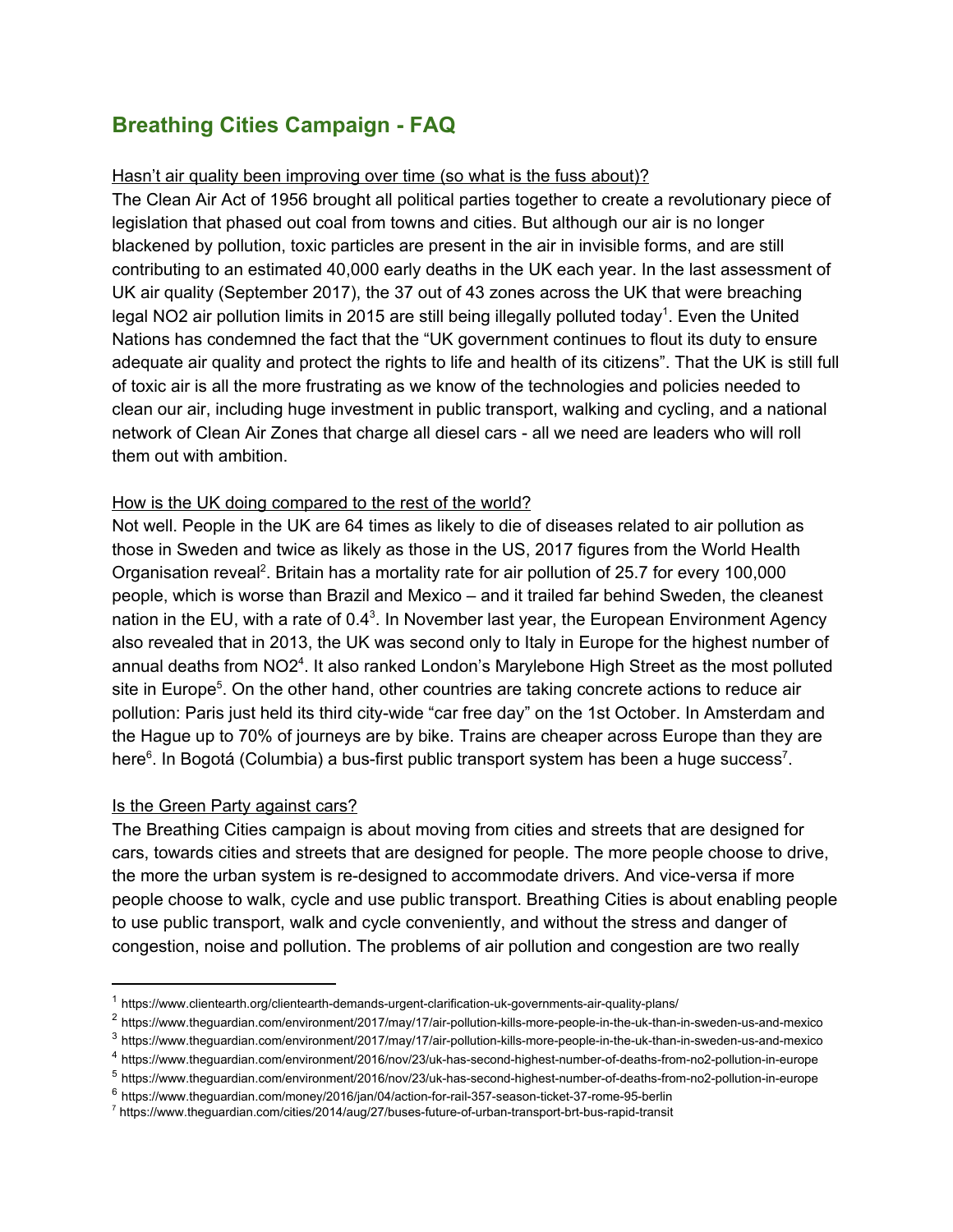good reasons to focus on making our city transport systems less car dependent. Everyone will get around faster with fewer cars. It has also been shown that the noise that traffic produces means that people walking nearby are less likely to to talk, be patient, or help strangers, no matter how inviting the pavement may be. Even the sound of light car traffic can trigger stress. Breathing Cities is about making streets places that people choose to spend time in.

## What if people cannot afford to buy a new electric car?

One of Breathing Cities' national calls is for a targeted diesel scrappage scheme funded by national Government (rather than local authorities). The money raised by the diesel scrappage scheme will subsidise public transport, low emissions car club memberships, cargo bikes and electric bikes, and clean vehicle infrastructure, including subsidies specifically targeted at lower income drivers and small businesses.

Ultimately, the vision in Breathing Cities is to move away from the need for car usage by enabling better transport through lobbying for huge investments in public transport, walking and cycling.

### How is Breathing Cities different from The Labour Party's position on clean air?

Labour is also calling for a new Clean Air Act, but it is not backed by anything substantial in their manifesto. The only other mentions of clean air in The Labour's manifesto are:

- transport public freight in publicly owned railway that will free roads of traffic and clean our air.
- retrofit diesel buses to Euro 6 in most severely polluted areas (the Green Party would push for this to happen across the whole country).
- protect air quality when adding to airport capacity (the Green Party is against airport expansion).

The Green Party's ten point plan to tackle air pollution is much stronger and more detailed (see "What would a Clean Air Act look like" below).

## Is Clean Air a climate change campaign?

Campaigning on clean air is an ingenuous way to tackle climate change locally, in a way that is relatable to people's' lives. Carbon dioxide (CO2) is the most common greenhouse gas contributing to global warming. Transport was the largest GHG emitting sector in the UK in 2016, with 26% of total UK GHG emissions (121 MtCO2 equivalent)<sup>8</sup>. We know that for most people climate change seems like a distant (spatially and in time) issue, something that they cannot see or control. This campaign – which will focus both on the immediate impact of emissions and on actions that local communities can take to reduce them – will help break down that barrier. The policies required to reduce car usage and reduce air pollution will at the same time help tackle climate change in an effective, locally-driven way. Examples of essential policies that tackle both air pollution and climate change are:

<sup>8</sup>

https://www.theccc.org.uk/wp-content/uploads/2017/06/2017-Report-to-Parliament-Meeting-Carbon-Budgets-Closing-the-policy-gap. pdf